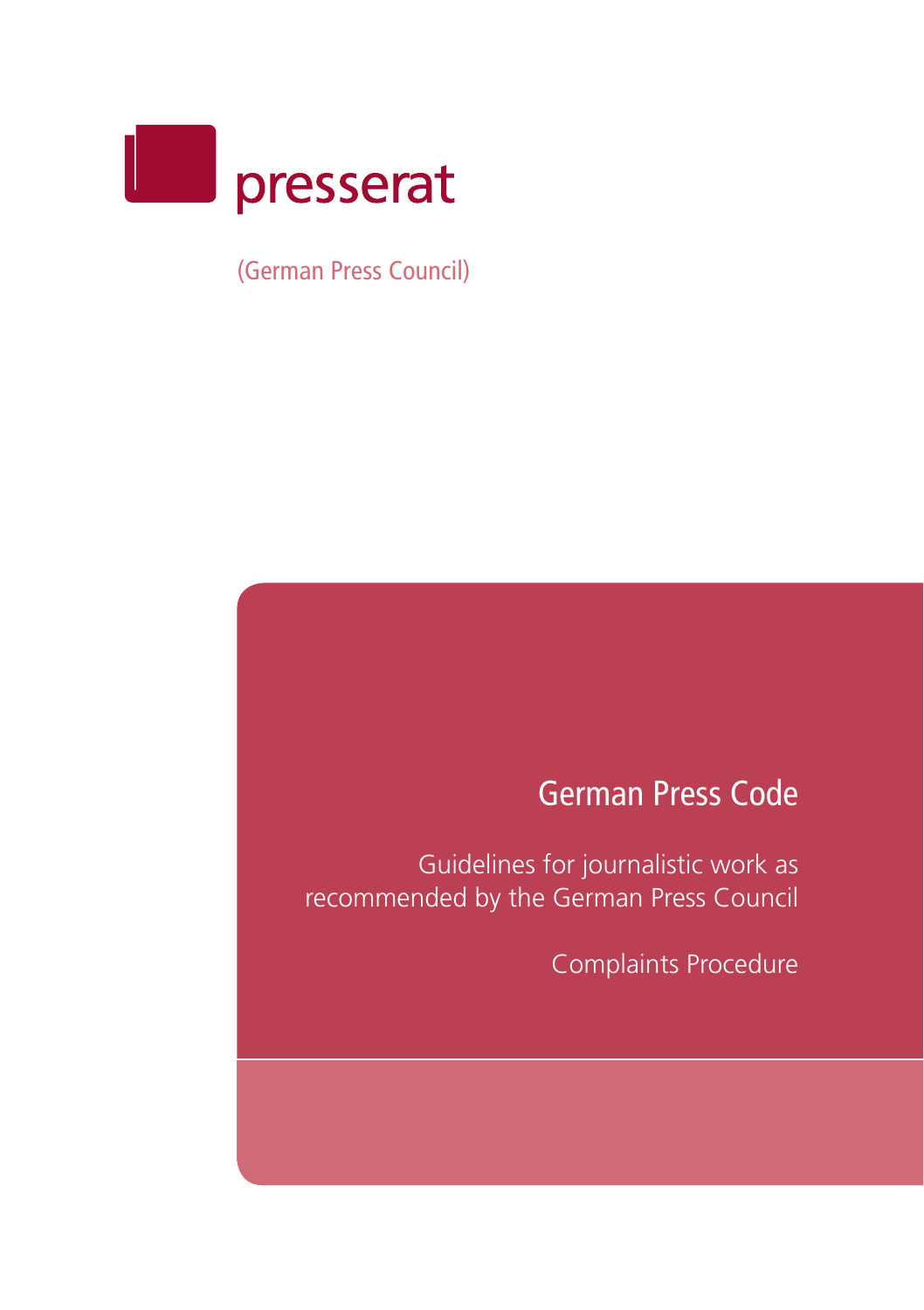#### GERMAN PRESS CODE

*Drawn up by the Deutscher Presserat (German Press Council) in collaboration with the Press associations and presented to Federal President Gustav W. Heinemann on 12 December 1973 in Bonn.*

*Version of 22.03.2017*

#### PREAMBLE

*The freedom of the Press enshrined in the Basic Law includes the independence and freedom of information, the right of expression and criticism. Publishers, editors and journalists must in their work remain aware of their responsibility towards the public and their duty to uphold the prestige of the Press. They perform their journalistic task fairly, according to the best of their knowledge and belief, uninfluenced by personal interests and motives that have nothing to do with the matter in hand.* 

*The journalistic principles define the professional ethics of the Press. These include the duty within the framework of the Constitution and constitutional laws to maintain the standing of the Press and speak up for the freedom of the Press.*

*The regulations pertaining to editorial data protection apply to the Press in gathering, processing or using information about persons for journalistic-editorial purposes. From research to editing, publishing, documenting and storing these data, the Press must respect people's privacy and right to self-determination on information about them.*

*These professional ethics give everyone the right to complain about the Press. Complaints are justified if professional ethics are infringed.*

*This preamble is part of the ethical standards.*

#### **Section 1** TRUTHEULNESS AND PRESERVING HUMAN DIGNITY

Respect for the truth, preservation of human dignity and accurate informing of the public are the overriding principles of the Press.

In this way, every person active in the Press preserves the standing and credibility of the media.

### GUIDELINE 1.1 EXCLUSIVE AGREEMENTS

The informing of the public about events which are of general interest and importance for forming of public opinion and intent, must not be restricted or prevented by exclusive agreements with informants or shielding of them. Those who seek a monopoly on information exclude the rest of the Press from acquiring important news and thus impinge upon the freedom of information.

## GUIDELINE 1.2

ELECTION CAMPAIGN REPORTING

Accurate informing of the public during election campaigns includes the Press reporting on opinions that it does not share.

## GUIDELINE 1.3

#### PRESS RELEASES

Press releases must be identified as such if they are published by the editorial team without any further editing.

#### **Section 2** CARE

Research is an indispensable instrument of journalistic due diligence. The publication of specific information in word, picture and graphics must be carefully checked in respect of accuracy in the light of existing circumstances. Its sense must not be distorted or falsified by editing, title or picture captions. Unconfirmed reports, rumours or assumptions must be quoted as such.

#### Symbolic photos must be clearly marked as such.

## GUIDELINE 2.1

#### OPINION POLL FINDINGS

When publishing the results of opinion polls, the Press shall give the number of respondents, the date of the poll, the identity of the person or organisation that commissioned it, and the questions asked. At the same time, it must also state whether the results are representative.

If the institute was not commissioned to carry out the poll, it should be pointed out that it was implemented at the initiative of the institute itself.

## GUIDELINE 2.2 SYMBOLIC PHOTOGRAPHS

If an illustration, especially a photograph, can be taken to be a documentary picture by the casual reader, although it is a symbolic photograph, this must be clarified. For this reason:

- substitute or auxiliary illustrations (i.e. a similar subject at a different time, or a different subject at the same time, etc.),
- symbolic illustrations (reconstructed scenes, artificially visualised events to accompany text, etc.),
- photomontages or other changes

must be clearly marked as such either in the caption or in the accompanying text.

#### GUIDELINE 2.3 ADVANCE REPORTS

The Press bears full journalistic responsibility for advance reports published in a compressed form which

announce a forthcoming story. Anyone who further distributes advance reports by Press organs by stating the source must, basically, be able to rely on their validity. Abridgements or additions must not lead to a situation where the basic elements of the story are given a new slant or prompt incorrect conclusions which may harm the legitimate interests of third parties.

## GUIDELINE 2.4 INTERVIEWS

A verbatim interview is absolutely journalistically correct if it correctly relays what has been said. If the text of an interview is quoted in full or in part, the publication concerned must state its source. If the basic content of verbally expressed thoughts is paraphrased, it is nonetheless a matter of journalistic honour to state the source.

## GUIDELINE 2.5

## GRAPHIC REPRESENTATIONS

The duty of care requires misleading distortions be excluded in graphical representations.

#### GUIDELINE 2.6 READERS' LETTERS

(1) The Press Code must be observed when publishing readers' letters. It is in the interest of informing the public to allow opinions not shared by the editorial team to be expressed in the Readers' Letters section. (2) Correspondence with publishers or editorial departments can be printed as readers' letters if it is clear, due to their form and content, that this is in accordance with the sender's wishes. Consent may be assumed if the letter refers to articles published by the newspaper or magazine concerned or to matters of general interest. The authors of such readers' letters have no legal right to have them published.

(3) It is common practice that readers' letters are published with the author's name. Only in exceptional cases can, at the request of the author, another designation be used. When printing, the Press shall refrain from publishing addresses unless publication of the address serves to respect justified interests. If there is any doubt about the identity of the sender, a letter should not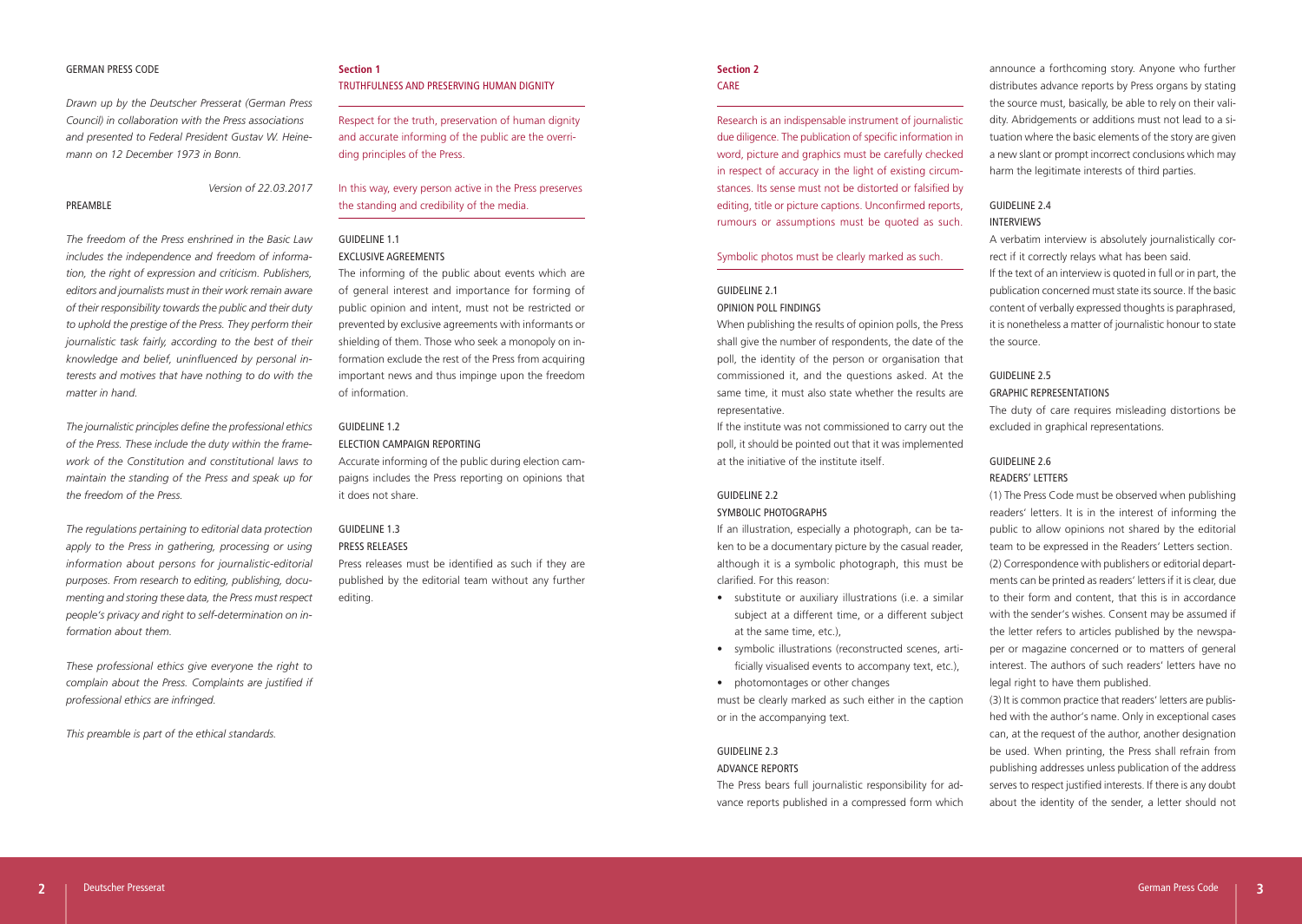be printed. When taking over user-generated content (Guideline 2.7) in the form of readers' letters, pseudonyms may be retained. However, the source must be indicated. The publication of fake readers' letters is not compatible with the duties of the Press.

(4) Changes or abridgements of letters are fundamentally impermissible without the author's consent. However, abridgements are possible if the Readers' Letters section contains a regular notice that the editor reserves the right to shorten such letters without changing the meaning of them. Should the sender expressly forbid changes or abridgements, the editorial department must either comply with that wish, even if it has reserved the right to abridgement, or decline to publish the letter.

(5) All readers' letters sent to the editor are subject to editorial secrecy. They must never be passed on to third parties.

## GUIDELINE 2.7 USER-GENERATED CONTENT

The Press bears responsibility for all its publications, including user-generated content. User-generated content must be clearly marked as such.

Editors shall ensure compliance with journalistic principles if they detect violations through user-generated content or if such violations are pointed out to them by third parties. In the event that editors select or edit individual user-generated content, compliance with journalistic principles must be ensured from the outset.

#### **Section 3 CORRECTIONS**

Published news or assertions, in particular those of a personal nature, which subsequently turn out to be incorrect must be promptly rectified in an appropriate manner by the publication concerned.

#### GUIDELINE 3.1 REQUIREMENTS

(1) The reader must be able to recognise that the previous article was wholly or partly incorrect. For this reason a correction publishing the true facts must also refer to the incorrect article. The true facts are to be published even if the error has already been publicly admitted in another way.

(2) In the case of online publications the rectification is to be linked to the original content. If the rectification is made within the publication itself, it must be marked as such.

## GUIDELINE 3.2 **DOCUMENTATION**

If journalistic-editorial research, processing or use of person-related data results in the Press having to publish corrections, retractions, refutations by the persons concerned or to a reprimand by the German Press Council, the publication involved must store them along with the original data and document them for the same period as the original data.

## **Section 4** LIMITS OF RESEARCH

Dishonest methods must not be used to acquire person-related news, information or photographs.

## GUIDELINE 4.1 PRINCIPLES OF RESEARCH

Journalists must, as a fundamental principle, identify themselves as such. Untrue statements by a journalist about his/her identity and their publication when doing research work are fundamentally irreconcilable with the standing and function of the Press.

Undercover research may be justifiable in individual cases if in this way information of particular public interest is gained which cannot be procured by other means.

In the event of accidents and natural disasters, the Press must bear in mind that emergency services for the victims and those in danger have priority over the public right to information.

## GUIDELINE 4.2

#### RESEARCH AMONG PEOPLE REQUIRING PROTECTION

When conducting research among people requiring protection, particular restraint is called for. This applies especially to people who are not in full possession of their mental or physical powers or who have been exposed to an extremely emotional situation, as well as to children and juveniles. The limited willpower or the special situation of such people must not be exploited deliberately to gain information.

## GUIDELINE 4.3

#### BLOCKING OR DELETION OF PERSONAL DATA

Personal data gathered in violation of the Press Code are to be blocked or deleted by the publication involved.

## **Section 5** PROFESSIONAL SECRECY

The Press shall respect professional secrecy, make use of the right to refuse to bear witness and shall not reveal informants' identities without their explicit permission.

#### Confidentiality is to be adhered to in principle.

## GUIDELINE 5.1

#### CONFIDENTIALITY

Should an informant stipulate, as a condition for the use of his/her report, that he/she remain unrecognisable or unendangered as the source, this is to be respected. Confidentiality can be non-binding only if the information concerns a crime and there is a duty to inform the police. Confidentiality may also be lifted if, in carefully weighing interests, important reasons of state predominate, particularly if the constitutional order is affected or jeopardised.

Actions and plans described as secret may be reported if after careful consideration it is determined that the public's need to know outweighs the reasons put forward to justify secrecy.

#### GUIDELINE 5.2 SECRET SERVICE ACTIVITIES

Secret service activities by journalists and publishers are irreconcilable with the duties stemming from professional secrecy and the prestige of the Press.

## GUIDELINE 5.3 DATA TRANSFER

All person-related data gathered, processed and used for journalistic-editorial purposes are subject to editorial secrecy. Transfer of such data between editorial departments is permissible. It is not to be done until conclusion of a formal complaint procedure under data protection law. A data transfer is to be annotated with the remark that the data is to be edited or used only for journalistic-editorial purposes.

## **Section 6** SEPARATION OF ACTIVITIES

Journalists and publishers shall not perform any activities that could throw doubt over the credibility of the Press.

#### GUIDELINE 6.1 DUAL FUNCTIONS

Should a journalist or publisher exercise another function in addition to his or her journalistic activity, for example in a government, a public authority or a business enterprise, all those involved must take care strictly to separate these functions. The same applies in reverse.

## **Section 7** SEPARATION OF ADVERTISING AND EDITORIAL CONTENT

The responsibility of the Press towards the general public requires that editorial publications are not influenced by the private or business interests of third parties or the personal economic interests of the journalists. Publishers and editors must reject any attempts of this nature and make a clear distinction between editorial and commercial content. If a publication concerns the publisher's own interests, this must be clearly identifiable.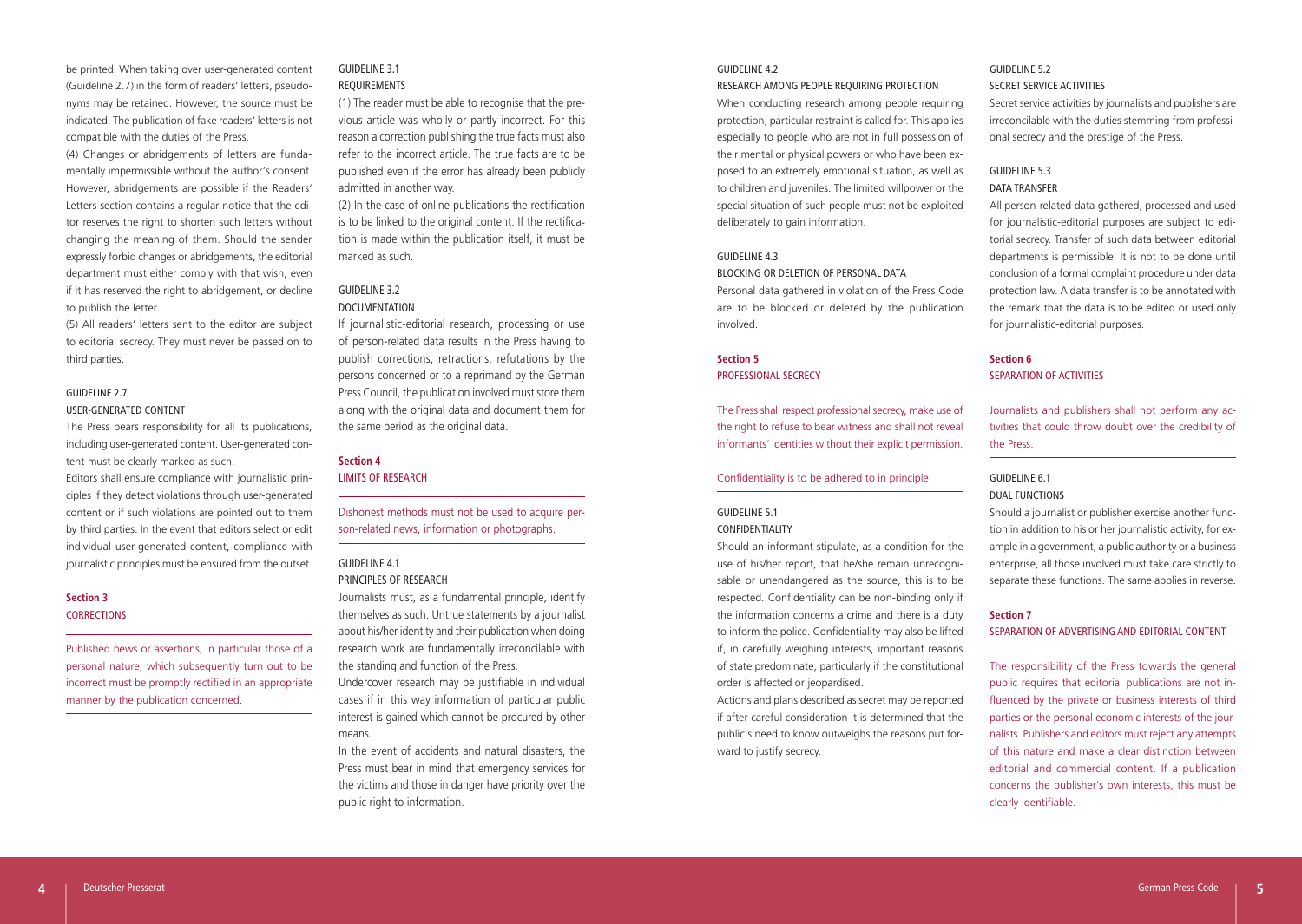## GUIDELINE 7.1 DISTINCTION BETWEEN EDITORIAL TEXT AND ADVERTISEMENTS

Paid publications must be so designed that the reader can recognise advertising as such. They can be separated from the editorial section by means of identification and/or design. Furthermore, regulations under advertising law apply.

#### GUIDELINE 7.2 SURREPTITIOUS ADVERTISING

Editorial stories that refer to companies, their products, services or events must not overstep the boundary to surreptitious advertising. This risk is especially great if a story goes beyond justified public interest or the reader's interest in information or is paid for by a third part or is rewarded by advantages with a monetary value.

The credibility of the Press as a source of information demands particular care when handling PR material.

#### GUIDELINE 7.3 SPECIAL PUBLICATIONS

Editorial special publications are subject to the same editorial responsibility as all other editorial content. Advertising special publications must respect the requirements of Guideline 7.1.

#### GUIDELINE 7.4

#### ECONOMIC AND FINANCIAL MARKET REPORTING

Journalists and publishers who research or receive information within the context of exercising their profession shall use this information prior to publication only for journalistic purposes and not for their own personal advantage or the personal advantage of others. Journalists and publishers may not publish any reports about securities and/or their issuers with the intention of enriching themselves, their family members or other close persons through the price development of the security in question. They should not buy or sell securities, either directly or through agents, on which they have published something in the previous two weeks or on which they are planning to report in the next two weeks.

Journalists and publishers shall take the necessary measures to ensure compliance with these regulations. Conflicts of interest in drawing up or passing on financial analyses shall be revealed in an appropriate manner.

#### **Section 8** PROTECTION OF THE PERSONALITY

The Press shall respect the private life of a person and his/her right to self-determination about personal information. However, if a person's behaviour is of public interest, it may be discussed by the Press. In the case of identifying reporting, the public interest in information must outweigh the interests worthy of protection of the persons involved; sensational interests alone do not justify identifying reporting. As far as an anonymization is required, it must be effective.

#### The Press guarantees editorial data protection.

#### GUIDELINE 8.1 CRIMINAL REPORTING

(1) The public has a legitimate interest in being informed about crimes, investigation proceedings and trials. It is the task of the Press to report on these issues. (2) The Press shall only publish names, photographs and other information enabling the identification of suspects or perpetrators if the legitimate interest of the public outweighs the interests worthy of protection of the persons involved in the individual case. Factors that are to be taken into account in particular are: the intensity of the suspicion, the seriousness of the allegation, the state of proceedings, the suspect's or perpetrator's degree of fame, the suspect's or perpetrator's earlier behaviour and the intensity with which he/she seeks publicity. In general, a prevailing public interest may be assumed if:

- the crime in question is extremely serious or special in terms of its type and dimension;
- there is a connection resp. a contradiction between office, mandate, social role or function of a person and the action he/she is accused of;
- there is a connection between a famous person's position and the crime he/she is accused of or if the crime the person is accused of is contrary to his/her public image;
- a serious crime was committed publicly;
- an arrest warrant has been applied for by the investigating authorities.

If there are reasons to believe that a suspect is deemed to be incapable of committing a crime, the press shall refrain from identifying reporting.

(3) In the case of renewed reporting on criminal proceedings lying in the past, as a rule no name or picture of the perpetrator should be published in the interest of resocialisation. The resocialisation interest is all the greater, the longer the time period that has passed since the conviction.

(4) In the case of persons involved in the administration of justice, such as judges, prosecuting attorneys, lawyers and expert witnesses, identifying reporting is permissible as a rule if the persons in question are exercising their functions.

Publication of the names or photographs of witnesses is generally inadmissible.

#### GUIDELINE 8.2 PROTECTION OF VICTIMS

Victims have the right to special protection of their identity. Knowledge about the victim's identity is generally irrelevant for understanding an accident occurrence, the circumstances of a disaster or crime. Publication of the name and photograph of a victim is permissible if the victim resp. the relatives or other authorized persons have given their consent or if the victim is a public figure.

## GUIDELINE 8.3

## CHILDREN AND YOUNG PEOPLE

In particular with regard to reporting on crimes and accidents, as a rule the identification of children and young people is inadmissible before completion of their 18th year.

## GUIDELINE 8.4

## RELATIVES AND THIRD PARTIES

In the case of relatives and other persons who are indirectly affected by a publication and have nothing to do with the actual object of reporting, the publication of names and photographs is generally impermissible. GUIDELINE 8.5

#### MISSING PERSONS

The names and photographs of missing persons may be published, however only in agreement with the responsible authorities.

#### GUIDELINE 8.6 **ILLNESSES**

Physical and mental illnesses or injuries are part of a person's private sphere. As a rule the press should refrain from reporting about illnesses or injuries without the consent of the affected persons.

## GUIDELINE 8.7

#### SUICIDE

Reporting on suicide calls for restraint. This applies in particular to the publication of names and photographs and the description of the particular circumstances.

#### GUIDELINE 8.8 LOCATION

The private address as well as other private locations, such as hospitals, care facilities, rehabilitation centres

## GUIDELINE 8.9

#### ANNIVERSARY DATES

enjoy special protection.

The publication of anniversary dates of persons who are otherwise not in the public eye requires that the editorial department confirms in advance whether those involved consent to the publication or not.

#### GUIDELINE 8.10 INFORMATION

If a press report has a negative effect on someone's personal rights, on request the affected person must be given information about the respective personal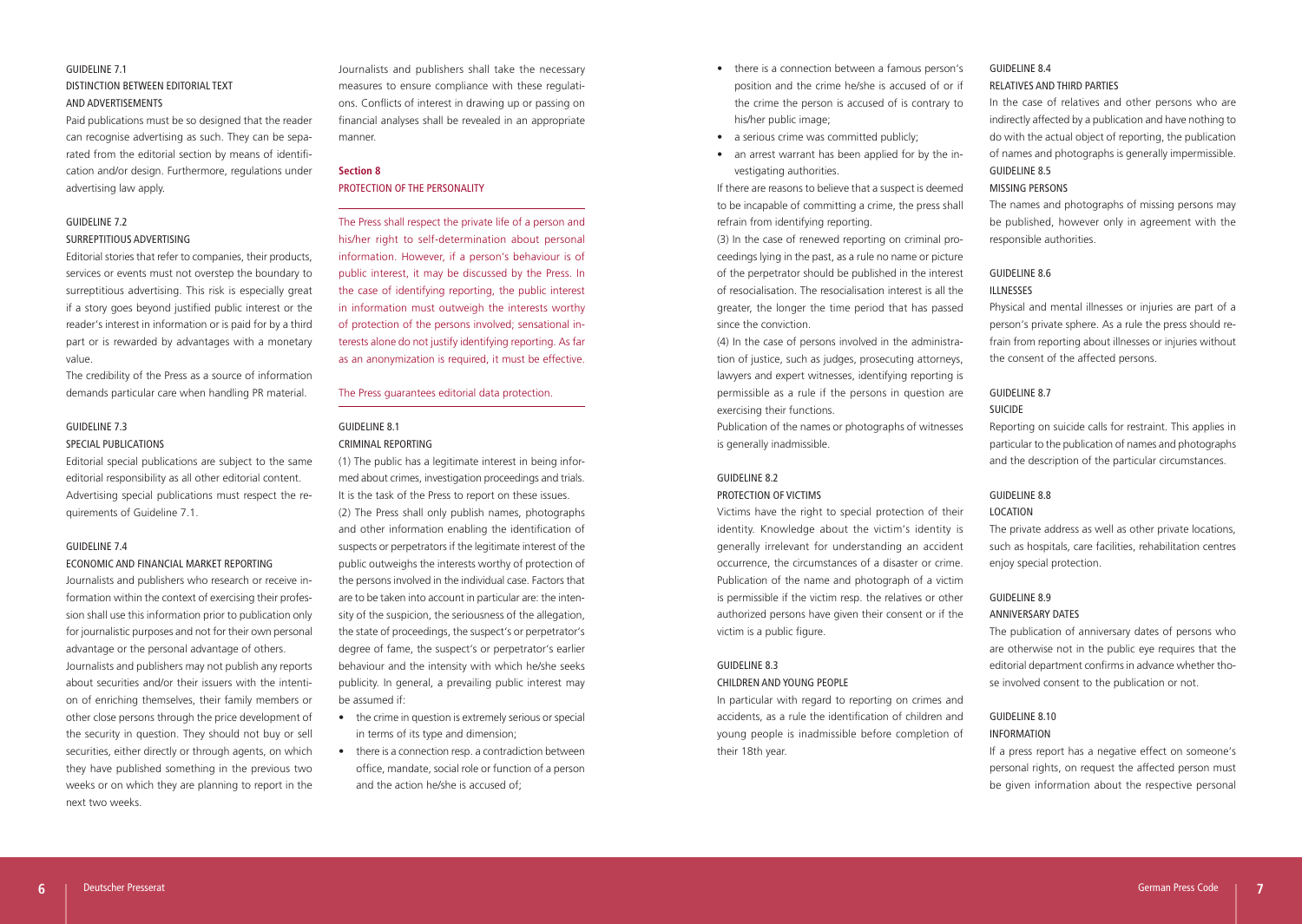data stored by the responsible publication organ. The information may be declined if:

- the data is indicative of the names of persons who are collaborating or have collaborated in the research, processing or publishing of contributions as part of their journalistic work;
- the data is indicative of the names of contributors, guarantors or informants of contributions, documents and reports for the editorial section;
- imparting the data obtained by research or other means would negatively affect the publication organ's journalistic mission by revealing the information it possesses; or
- it otherwise proves to be necessary in order to conciliate the right to privacy with the applicable regulations regarding the freedom of expression.

## GUIDELINE 8.11

#### OPPOSITION AND ESCAPE

In reports on countries where opposition to the government can mean danger to life and limb, the Press must always consider whether, by publishing names or photographs, those involved may be identified and persecuted. Furthermore, the publication of details concerning escapees and their escape may result in relatives and friends who are still in the escapees' homelands being endangered, or in still-existing escape-routes being closed.

#### **Section 9** PROTECTION OF DIGNITY

Violating people's dignity with inappropriate representations in word and image contradicts journalistic ethics.

**Section 10** RELIGION, PHILOSOPHY, CUSTOM

The Press will refrain from vituperating against religious, philosophical or moral convictions.

## **Section 11** SENSATIONAL REPORTING, THE PROTECTION OF YOUNG PEOPLE

The Press will refrain from inappropriately sensational portrayal of violence, brutality and suffering. The Press shall respect the protection of young people.

#### GUIDELINE 11.1 INAPPROPRIATE PORTRAYAL

A report is inappropriately sensational if the person it covers is reduced to an object, to a mere thing. This is particularly so if reports about a dying or physically or mentally suffering person go beyond public interest and the readers' requirement for information. When placing pictorial representations of acts of violence and accidents on front pages, the Press shall respect the possible effects on children and young people.

## GUIDELINE 11.2

REPORTING ACTS OF VIOLENCE

In reporting actual and threatened acts of violence, the Press should weigh carefully the public's interest in information against the interests of the victims and other people involved. It should report on such incidents in an independent and authentic way, but not allow itself to be made the tool of criminals. Nor should it undertake independent attempts to mediate between criminals and the police. There must be no interviews with perpetrators during

acts of violence.

#### GUIDELINE 11.3 ACCIDENTS AND DISASTERS

The limit of acceptability in reports on accidents and disasters is respect for the suffering of the victims and the feelings of their dependants. Victims of misfortune must not be made to suffer a second time by their portrayal in the media.

## GUIDELINE 11.4 CO-ORDINATION WITH THE AUTHORITIES/NEWS BLACKOUTS'

In principle, the Press does not accept news .blackouts'. Co-ordination between the media and the police shall occur only if the action of journalists can protect or save the life and health of victims and other involved persons. The Press shall comply with police requests for a partial or total news embargo for a certain period of time in the interest of solving crime, if the request is justified convincingly.

#### GUIDELINE 11.5 CRIMINALS' MEMOIRS

The publication of so-called criminals' memoirs infringes journalistic principles if crimes are justified or qualified with hindsight, the victims are inappropriately affected, and a detailed description of the crime merely satisfies the demand for sensation.

#### GUIDELINE 11.6

DRUGS

Press stories must not play down drug abuse.

## **Section 12** DISCRIMINATION

There must be no discrimination against a person because of his/her sex, a disability or his membership of an ethnic, religious, social or national group.

## GUIDELINE 12.1

REPORTING ON CRIMES

When reporting on crimes, it must be ensured that any reference to a suspect's or perpetrator's membership of ethnic, religious or other minority groups does not result in a discriminatory generalisation of individual misconduct. As a rule, membership of a minority group shall not be mentioned, unless this is in the legitimate interest of the general public. In particular, it must be borne in mind that such references could stir up prejudices against minorities.

## **Section 13** PRESUMPTION OF INNOCENCE

Reports on investigations, criminal court proceedings and other formal procedures must be free from prejudice. The principle of the presumption of innocence also applies to the Press.

#### GUIDELINE 13.1 **PREJUDICE**

Reports on investigations and court cases serve to inform the public in a careful way about crimes and other infringements of the law, their prosecution and court judgement. In the process it must not prejudge them. The Press may call a person a perpetrator if he/ she has made a confession and there is also evidence against him/her or if he/she committed the crime in public view. In the language of reporting, the Press is not required to use legal terms that are irrelevant to the reader.

In a state based on the rule of law, the aim of court reporting must not be to punish convicted criminals socially as well by using the media as a ,pillory'. Reports should make a clear distinction between suspicion and proven guilt.

#### GUIDELINE 13.2 FOLLOW-ON REPORTING

If the Press has reported on the unconfirmed conviction of a person, it should also report an ensuing acquittal or a marked lessening of charges if the legitimate interests of the person affected do not dictate to the contrary. This recommendation also applies to the dropping of an investigation.

#### GUIDELINE 13.3

#### CRIMES COMMITTED BY YOUNG PERSONS

When reporting on investigations and criminal court proceedings against young persons and on their appearance in court, the Press must exercise especial restraint out of consideration for their future.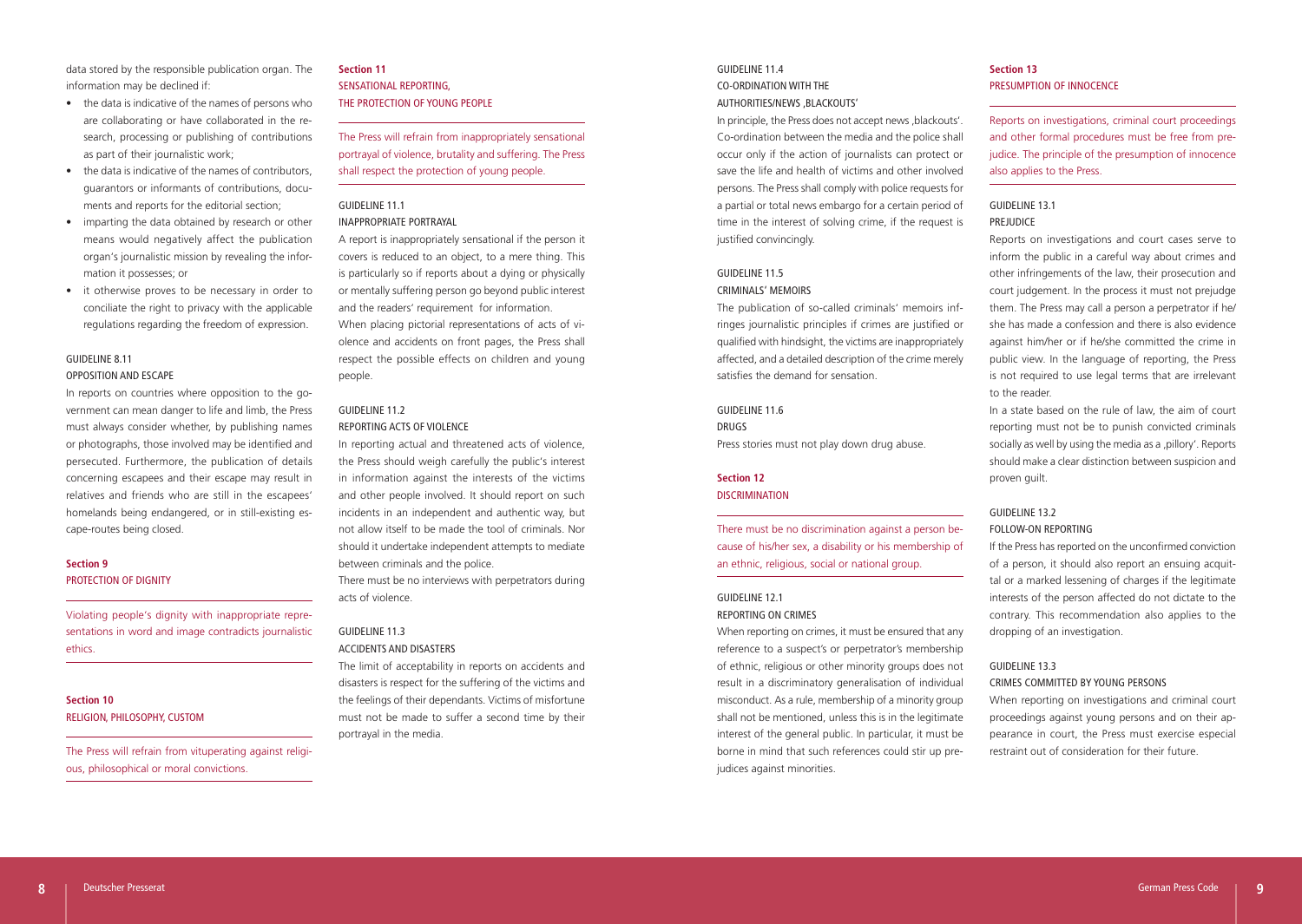## **Section 14** MEDICAL REPORTING

Reports on medical matters should not be of an unnecessarily sensationalist nature since they might lead to unfounded hopes or fears on the part of some readers. Research findings that are still at an early stage should not be portrayed as if they were conclusive or almost conclusive.

### **Section 15** PREFERENTIAL TREATMENT

The acceptance of privileges of any kind that could possibly influence the freedom of decision on the part of publishers and editors are irreconcilable with the prestige, independence and responsibilities of the Press. Anyone accepting bribes for the dissemination of news acts in a dishonourably and unprofessional manner.

#### GUIDELINE 15.1

#### INVITATIONS AND GIFTS

Even the appearance that the freedom of decision of a publishing house and its editorial staff can be impaired is to be avoided. Journalists shall therefore not accept any invitations or gifts whose value exceeds the extent that is usual in business and necessary as part of working life.

The acceptance of advertising articles or other lowvalue objects is harmless.

Research and reporting must not be influenced, hindered or even prevented by the accepting of gifts, invitations or discounts. Publishing houses and journalists shall insist that information be given regardless of the acceptance of a gift or an invitation.

If journalists report on Press trips to which they have been invited, they shall make this financing clear.

#### **Section 16** PUBLICATION OF REPRIMANDS

It is considered fair reporting when a public reprimand issued by the German Press Council is published, especially by the publication or telecommunications media concerned.

#### GUIDELINE 16.1

CONTENT OF THE PUBLIC REPRIMAND

The reader must be informed of the facts of the reprimanded article and of the journalistic principle the article violated.

#### GUIDELINE 16.2 MANNER OF PUBLISHING REPRIMANDS

Reprimands must be published in the publications or telecommunications media in an appropriate form. In telecommunications media the reprimands must be linked to the reprimanded article.

#### COMPLAINTS PROCEDURE OF THE GERMAN PRESS COUNCIL

*adopted on 15.12.2006, Version of 09.03.2016*

#### SECTION 1 – RIGHT OF COMPLAINT

(1) Anyone is entitled to complain generally to the German Press Council about publications or proceedings in German press undertakings issuing periodical printed matters and/or operating telecommunications media with journalistic and editorial contents and other providers of telecommunications media with journalistic and editorial contents which are not broadcasting. Furthermore, anyone who is of the opinion that the processing of personal information for journalistic or editorial purposes within the context of research or publication violates the right to data protection may also submit a complaint.

(2) The German Press Council can also institute complaint proceedings itself.

#### SECTION 2 – FORM AND CONTENTS OF COMPLAINTS

- (1) Every complaint must be in writing and can be submitted by post or by e-mail. It must state a reason for complaint and may include an application. The complaint about a printed article should include a relevant publication in original or in photocopy; the complaint about an online publication should include a screenshot or a printout and the corresponding link showing the date and time of publication. Anonymous and obviously abusive complaints shall not be dealt with.
- (2) The German Press Council does not usually accept any complaints concerning processes that themselves or whose first publication date back more than one year. In the case of complaints relating to violations of the right to data protection it shall be based on the moment when the complainant\* became aware of them.

## SECTION 3 – SCOPE OF RESPONSIBILITY OF THE COMPLAINTS COMMITTEES

- (1) With the exception of the cases of Sections 5 and 7 (2) – complaints shall be handled by the Complaints **Committees**
- (2) Complaints concerning possible violations of the right to data protection shall be dealt with by the Complaints Committee on Editorial Data Protection.
- (3) At the request of two members of a Complaints Committee, a complaint shall be forwarded to the Plenum of the German Press Council.
- (4) If the Complaints Committee finds indications of an obvious abuse of the right to complain, it shall forward the complaint for a final decision on abuse to the Plenum of the German Press Council.

## SECTION 4 – SCOPE OF RESPONSIBILITY OF THE PLENUM OF THE GERMAN PRESS COUNCIL

- (1) The Plenum of the German Press Council is responsible for dealing with all complaints of fundamental significance. Moreover, it shall decide concluding whether a complaint was obviously made in abuse of the rules.
- (2) The Plenum of the German Press Council is also responsible for dealing with all complaints forwarded by the relevant Complaints Committee pursuant to Section 3 (3).
- (3) The Plenum of the German Press Council can assume responsibility for handling any complaint prior to the issuance of a final ruling by the Complaints Committee.
- (4) In all cases where responsibility for handling a complaint is assumed by the Plenum, the parties involved shall be informed in writing.
- (5) The Complaints Procedure shall apply accordingly to the procedure in the Plenum.

#### SECTION 5 – PRIOR SCRUTINY

- (1) There shall be a prior scrutiny. If the German Press Council is obviously not responsible for the complaint, it shall notify the complainant and, where appropriate, inform him of the competent office.
- (2) The German Press Council shall reject undecided or obviously unjustified complaints.

*\* In the case of personal functions, the masculine will always be used in the Complaints Procedure. This should be understood as gender-neutral.*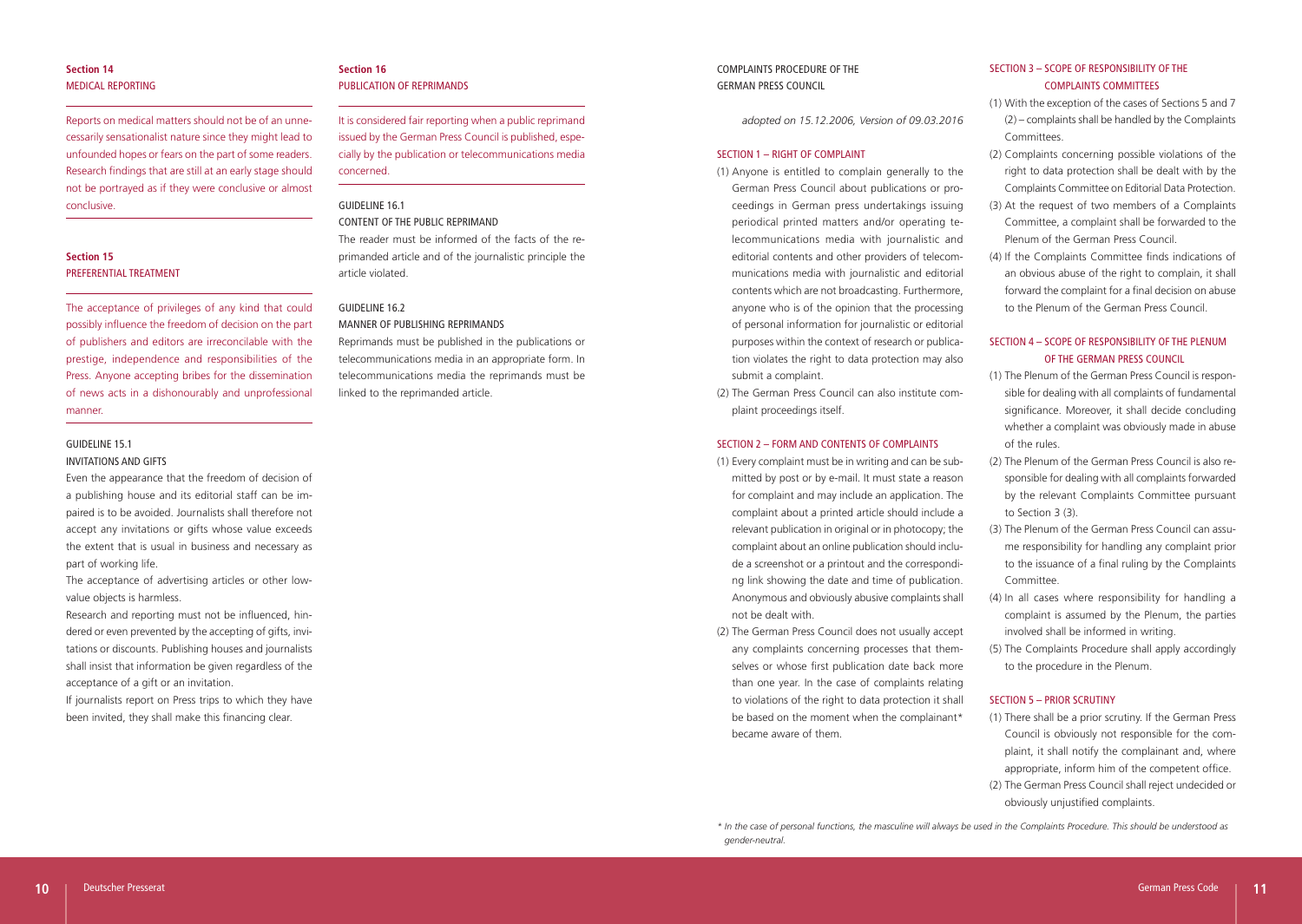(3) The complainant shall have the opportunity to appeal within two weeks of the rejection being sent. The Complaints Committee shall decide on the appeal. It may either confirm the rejection pursuant to para. 2 or decide to launch a complaints procedure in accordance with Sections 6 ff.

### SECTION 6 – PARTICIPATION OF THE RESPONDENT AND MEDIATION

- (1) Complaints that were not dealt with conclusively pursuant to Section 5 shall be sent to the respondent together with a request to make a statement on the complaint within three weeks of dispatch.
- (2) The Press Council may mediate between the parties. The processing of a complaint shall be suspended during a mediation process of this kind; deadlines shall be deferred. In the event of successful mediation, the complaints procedure shall be ended. If a solution by mutual agreement is not reached, the complaints procedure shall be continued.
- (3) The respondent shall be informed of the possibility to check for himself, before expiry of the deadline under para. 1, whether an infringement of the Press Code has taken place and whether he has rectified it according to section 4 or intends to do so.
- (4) Adequate rectification shall include action by the respondent that is suitable for maintaining professional ethics and, thus, restoring the standing of the press. This action shall be public unless repeated publication about the event would contravene the interests of the party/parties concerned. In the event of a violation of editorial data protection (Section 1 (1) sentence 2) the party concerned must recognise the rectification by the respondent as adequate.
- (5) After submission of the statement pursuant to Subsection 1, the German Press Council will verify whether the respondent himself has taken adequate measures to rectify the violation of the Press Code without delay. Such measures will be considered by the complaints committee when making its decision.

#### SECTION 7 – CHAIRMAN'S DECISION

- (1) The Chairman of the Complaints Committee shall instigate the next action to prepare for a meeting, for example by obtaining a supplementary concluding statement from the parties. The incoming statements and information shall be passed on to the parties where they may be relevant to a decision.
- (2) As far as simple complaints are concerned, the Chairman may, by means of the Chairman's decision,
- Reject them as unjustified or
- Declare them to be justified and waive action,
- Declare them to be justified and issue a notice (Section 12 (5)).
- The Complaints Committee shall be notified of the key reasons for the Chairman's Decision.
- (3) The parties shall have the opportunity to appeal within two weeks of the Chairman's Decision being sent. The Complaints Committee shall decide on this.

#### SECTION 8 – PREPARATIONS FOR HEARINGS

- (1) The members of the competent Complaints Committee, their deputies, the chairmen of the other complaints committees and one representative each from the sponsoring organisations shall be invited to the hearings. The other members of the Plenum may take part in the meeting of the complaints committee concerned after registration. They shall all receive the whole complaint. Employees from the branch office may be present.
- (2) Furthermore, parties (complainants, respondents) and witnesses may be invited.
- (3) The invitations will be extended in writing. They must contain the time and place of the hearing. The invitation shall be sent at the latest four weeks before the meeting. The invited parties must confirm their attendance up to two weeks before the meeting.
- (4) In all cases of a hearing the parties concerned shall receive notification, which must contain:
	- 1. the time and place of the meeting,
	- 2. the names of the participants,
- 3. their right to challenge any participant on grounds of presumed partiality,

4. the fact that the committee can rule on the matter even in the absence of one of the invited parties, 5. the fact that the committee can rule on the matter even if a respondent has failed to respond to the complaint (Section 6 (1)),

6.the names of any witnesses invited.

#### SECTION 9 – LACK OF IMPARTIALITY

- (1) Individual participants pursuant to Section 8 can be challenged on grounds of presumed partiality or can declare themselves biased if there is reason for justified doubts about their impartiality.
- (2) The application for rejection must be submitted in writing and justified to the competent committee on time.
- (3) The competent complaints committee shall decide on the rejection application without the member concerned. Each challenge will be judged on its merits. Decisions are not contestable.
- (4) Members of the German Press Council shall be deemed to be prejudiced if the subject of the complaint concerns themselves, their own publishing house or their own editorial team.
- (5) Participants who are prejudiced pursuant to Section 9 (1) to (4) shall be excluded from the discussions and rulings on the matter.

#### SECTION 10 – HEARINGS

- (1) The chairman shall conduct the hearing which is not open to the public. The members of the complaints committee shall be entitled to vote; if they are absent their deputies shall be entitled to vote.
- (2) A record of the hearing is to be produced, documenting the basic content of the proceedings. Any petitions submitted by the parties concerned and rulings delivered by the adjudicating body must be recorded verbatim or appended to the record of the hearing as annexes.
- (3) Any member of the adjudicating body can request that individual statements be recorded verbatim.

#### SECTION 11 – RECOMMENDATIONS AND ADVICE NOTICES

Advice notices and recommendations capable of rectifying (clarifying) a situation and, if applicable, producing amicable agreement between the parties concerned are possible at any stage of the proceedings.

#### SECTION 12 – RULINGS

- (1) The complaints committee is not bound to comply with petitions submitted by the parties concerned. If the complaint is withdrawn by the complainant, the committee may adhere to processing the complaint for reasons of press ethics. The parties shall be informed of aspects that are key to the ruling in plenty of time in order to give them another opportunity to make a statement on this aspect.
- (2) The complaints committee will appraise any documents submitted, information received and witness statements made according to its own independent convictions.
- (3) A complaint can be rejected on the grounds that it is inadmissible or unfounded.
- (4) A complaints procedure shall be halted if the facts of the matter cannot be ascertained.
- (5) If a complaint is justified
	- 1. an advice notice
	- 2. a disapproval
	- 3. a reprimand
	- may be issued. In spite of a justified complaint, in individual cases the complaints committee may waive action.
- (6) Processing a complaint may be suspended if 1. a ruling on it could influence the outcome of a
- pending criminal investigation or court case,
- 2. an appraisal of interests reveals that this possibility of influence outweighs the interest of one of the parties in the Press Council's rulings and
- 3. suspension does not stand in the way of fundamental press-ethical considerations.
- (7) The final, written ruling shall be justified, signed by the chairman and shall be sent to the parties at the latest three weeks after the end of the hearing. (8) The sponsoring organisations of the German Press Council will publish reprimands in their association publications in accordance with Section 15.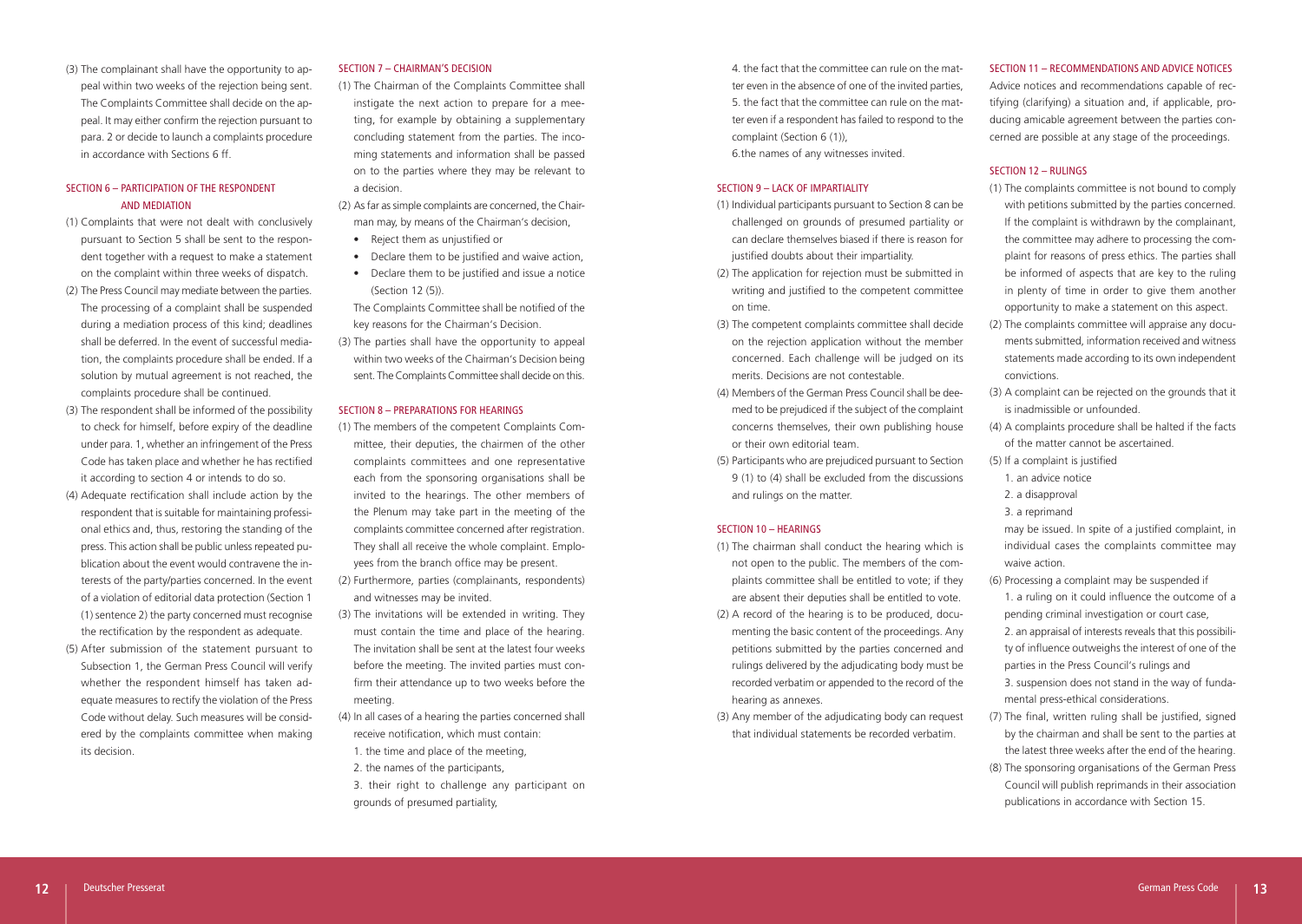#### SECTION 13 – BASES FOR RULINGS

In weighing up the question of whether a notice of censure, a reprimand or merely an advice notice should be issued, the adjudicating body must take account, among other things, of the gravity of the infringement, the consequences of publication for the person or per sons affected and any steps taken by the respondent to mitigate such consequences and/or avoid their re currence. In the event of a change in the adjudicatory practice of the German Press Council, only an advice notice may be issued.

#### SECTION 14 – CONFIDENTIALITY

The members of the German Press Council, the repre sentatives of the sponsoring organisations in the Press Council and the employees of the Press Council shall maintain confidentiality concerning the discussions and documents. Prior to delivering a ruling, the members of the German Press Council will issue public statements only on the formal status of the proceedings and not in a way indicating how they intend to vote.

#### SECTION 15 – OBLIGATION TO PUBLISH A REPRIMAND

- (1) Under Section 16 of the German Press Code, re primands must be published in the publications or telecommunications media concerned in an ap propriate form. The Complaints Committee may waive the obligation to publish if such waiver is deemed necessary to protect the interests of an affected person.
- (2) The publication in the telecommunications media is deemed appropriate if user are informed about the reprimand when calling up the contribution. After 30 days, the editors may refrain from a fur ther publication, provided that they have modified the contribution in accordance with the reprimand.

#### SECTION 16 – RESUMPTION OF PROCEEDINGS

The decision made by a committee (complaints com mittee, complaints committee for editorial data protec tion or the plenum of the German Press Council) is re visable by resumption. The resumption of a completed complaints procedure is permissible if the complainant or respondent applies for it immediately or if the com mittee decides to do so and if either

1. new circumstances are proven, which are – alone or in connection with the previous decision-making bases – appropriate to justify a significantly different decision, or

2. aspects relevant to the issue were not communi cated in time or taken into account by the German Press Council.

#### SECTION 17 – PROCEDURES

Internal procedures shall be regulated in the Rules of Procedure.

#### IMPRINT:

#### **Deutscher Presserat**

Fritschestr. 27/28 10585 Berlin Tel: 030- 367007-0 Fax: 030- 367007-20 E-Mail: info@presserat.de www.presserat.de

PRODUCTION: lege artis GmbH

#### PRINTER: Druckerei Carthaus